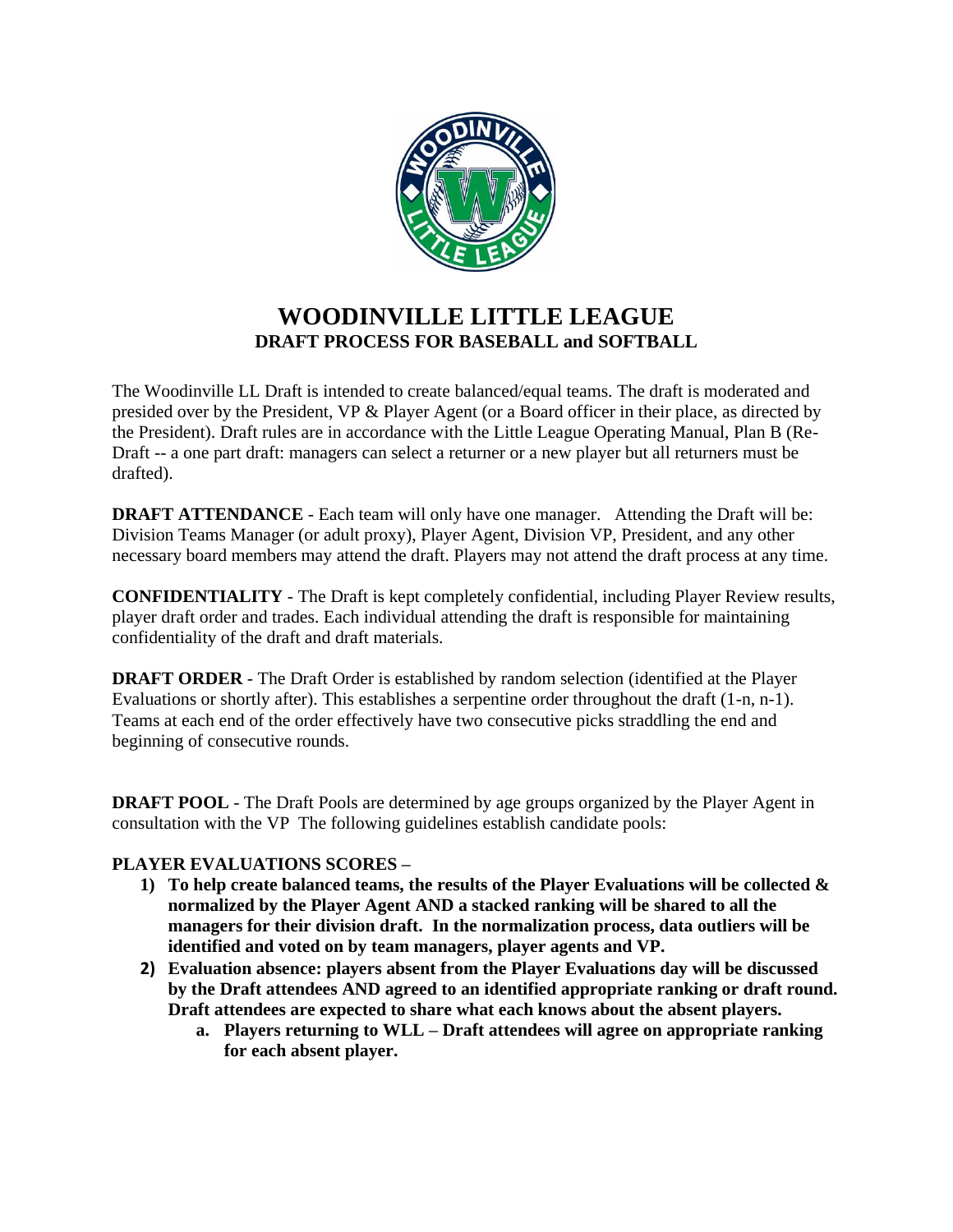- **b. Players new to WLL – Player Agent / VP will share pre-draft assessment of player from a workout at a school field (conducted by WLL Board member prior to Draft).**
- **3) Player Agent will provide additional relevant data points across all players as gathered during player registration and player evaluations day. This will be identified and defined within the Player Evaluations Process document.**

**DRAFTING** – In order to created balanced teams, managers will be able to select from a pool of players equal to 2 rounds of the draft. The pool will be based a ranking of players determined by the collective scoring from the managers at the evaluation.

|                                                                                                                                                                                   | Team | <b>Selects</b> | Round |
|-----------------------------------------------------------------------------------------------------------------------------------------------------------------------------------|------|----------------|-------|
| As an example, let's say we have 3 teams in a given                                                                                                                               |      | Player         |       |
| season (team A, B, and C) and the random selection                                                                                                                                |      |                |       |
| was determined to be team B, C and A. This would<br>mean that of the six players associated with round<br>1 and 2, each team manager's selection could go<br>something like this: |      |                |       |
|                                                                                                                                                                                   |      |                |       |
|                                                                                                                                                                                   |      |                |       |
|                                                                                                                                                                                   |      |                |       |
|                                                                                                                                                                                   |      |                |       |
|                                                                                                                                                                                   |      |                |       |

# Baseball

**MAJORS CANDIDATES** 

12-year-olds\* 11-year-olds

### **MINORS CANDIDATES**

11-year-olds (not drafted in Majors) 10-year-olds \*\* 9-year-olds \*\*

## **Softball**

### **MAJORS CANDIDATES**

12-year-olds \* 11-year-olds 10-year-olds

#### **MINORS CANDIDATES**

11-year-olds (not drafted in Majors) 10-year-olds \*\* 9-year-olds \*\*

\* A 12-year-old may be placed in Minors if it is decided he/she is a safety concern. A waiver must be filled out and approved by the Board of Directors, the players parents and approved by the district.

\*\* A 10-year-old or most 9-year-old may be undrafted to Minors and left to AAA placement if it is decided he/she is a safety concern and/or capabilities do not meet Minors division play (initiated by Player Agent and approved by WLL Board). Player Agent will identify and ensure the eligible players for the Draft.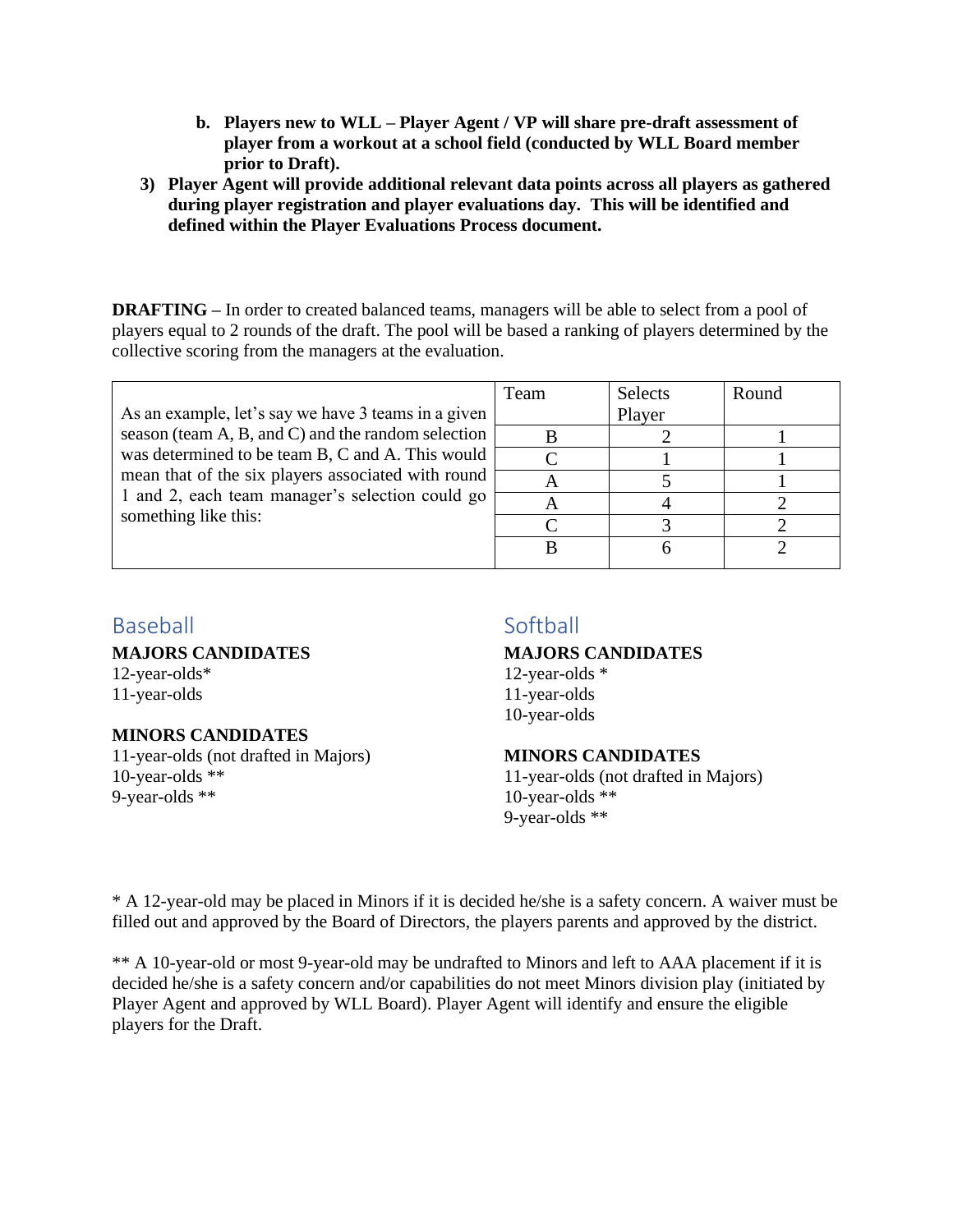**COACHES** - Managers must draft assistant coaches player during normal draft process. In accordance with Little League rules, there is no official pre-selection or assignment of a Coach's child to a Manager.

**PLAYER OPTIONS** - Little League rules allow for Player Option arrangements to be made with the Player Agent for specific circumstances including:

\* Drafting siblings (twins OR older/younger sibling BUT eligible for the same division of play) – Prior to the draft, all the managers will agree for the draft round of the other sibling. If they can't agree the Player Agent(with help from President and VP of Baseball) will make final decision on when the sibling will be placed. For example, the 2<sup>nd</sup> sibling will be selected to the same team 2 rounds after the first sibling is selected. There is no guarantee that siblings would qualify for the same division.

\* Manager's own child (regardless of Player Evaluation score/ranking) must be drafted onto their team *in the following round*:

| <b>Baseball Majors</b> |                   |  |
|------------------------|-------------------|--|
| <b>Draft Round</b>     | Little League Age |  |
|                        | 17                |  |
|                        | 11                |  |

| <b>Draft Round</b> | Little League Age |
|--------------------|-------------------|
|                    |                   |
|                    |                   |

**Managers Child Draft Round per Little League Age**

| <b>Baseball Minors</b> |                   |  |
|------------------------|-------------------|--|
| <b>Draft Round</b>     | Little League Age |  |
|                        | 11                |  |
|                        | 10                |  |
|                        |                   |  |

| <b>Softball Majors</b> |                   |  |
|------------------------|-------------------|--|
| <b>Draft Round</b>     | Little League Age |  |
|                        | 12                |  |
|                        | 11                |  |
|                        | 10                |  |
|                        |                   |  |

| <b>Softball Minors</b> |                   |  |
|------------------------|-------------------|--|
| <b>Draft Round</b>     | Little League Age |  |
|                        | 11                |  |
|                        | 10                |  |
|                        |                   |  |